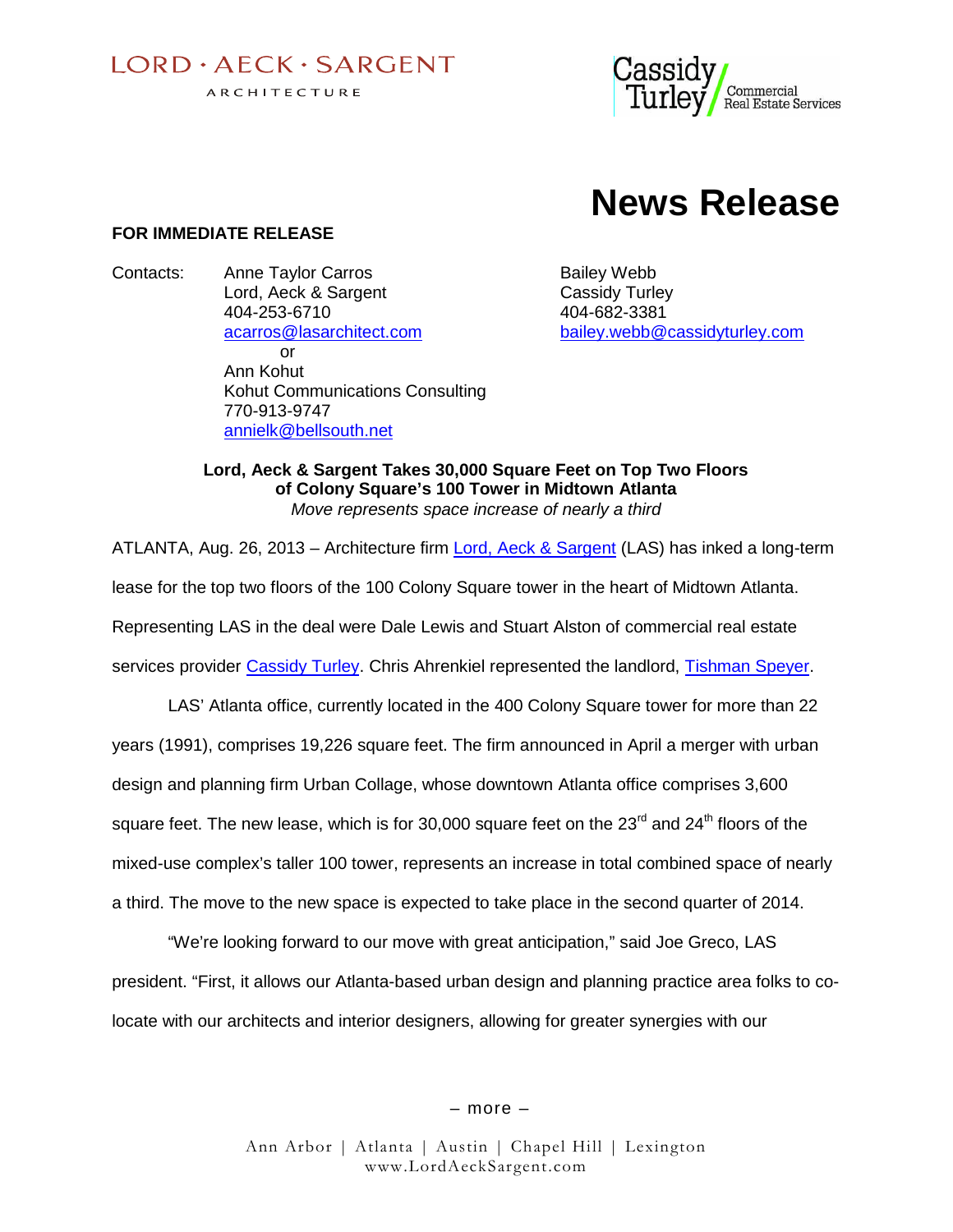#### **Lord, Aeck & Sargent / Cassidy Turley Page 2**

multifamily housing and mixed-use, higher education, science and technology, and historic preservation practice areas. And second, the move will give us additional space to accommodate our plans for future growth in an extremely collaborative environment."

LAS also has offices in Ann Arbor, Mich.; Austin, Texas; Chapel Hill, N.C.; and Lexington, Ky. There are currently over 100 employees in Atlanta.

"We've worked with Lord Aeck & Sargent for the past decade, so it's exciting to grow with this visionary architecture firm as it enters its next phase," said Dale Lewis, managing director of Cassidy Turley. "After we examined Atlanta's office market over the past three years, we ultimately remained committed to Colony Square and Midtown, continuing a true partnership between LAS and Colony Square. It's the ideal location for LAS and its revolutionary workplace."

"We really like the walkable qualities of the Midtown area and wanted to stay here if we could find the right space," Greco said. "Many of our employees live in or near the Midtown area, so this location is important to them. And just as important, our urban design and planning practice area has been a partner with Midtown Alliance for many years, first assisting the Alliance in preparing the Blueprint Midtown Design Standards and currently assisting them as the program planner for the Midtown Public Improvements Program. The Program is aimed at enhancing the public environment through new open spaces, plazas and streetscapes. Midtown represents the environment where we want to stay, and we expect that it will only get better as the Midtown Public Improvements Program is implemented."

The Colony Square complex provides 700,000 square feet of office space along with residential condominiums, an upscale hotel and a retail mall. The complex is located at the epicenter of Midtown and anchors Atlanta's Midtown Mile. Overlooking Peachtree Street, Colony Square is within walking distance of the Midtown MARTA station (Metropolitan Atlanta